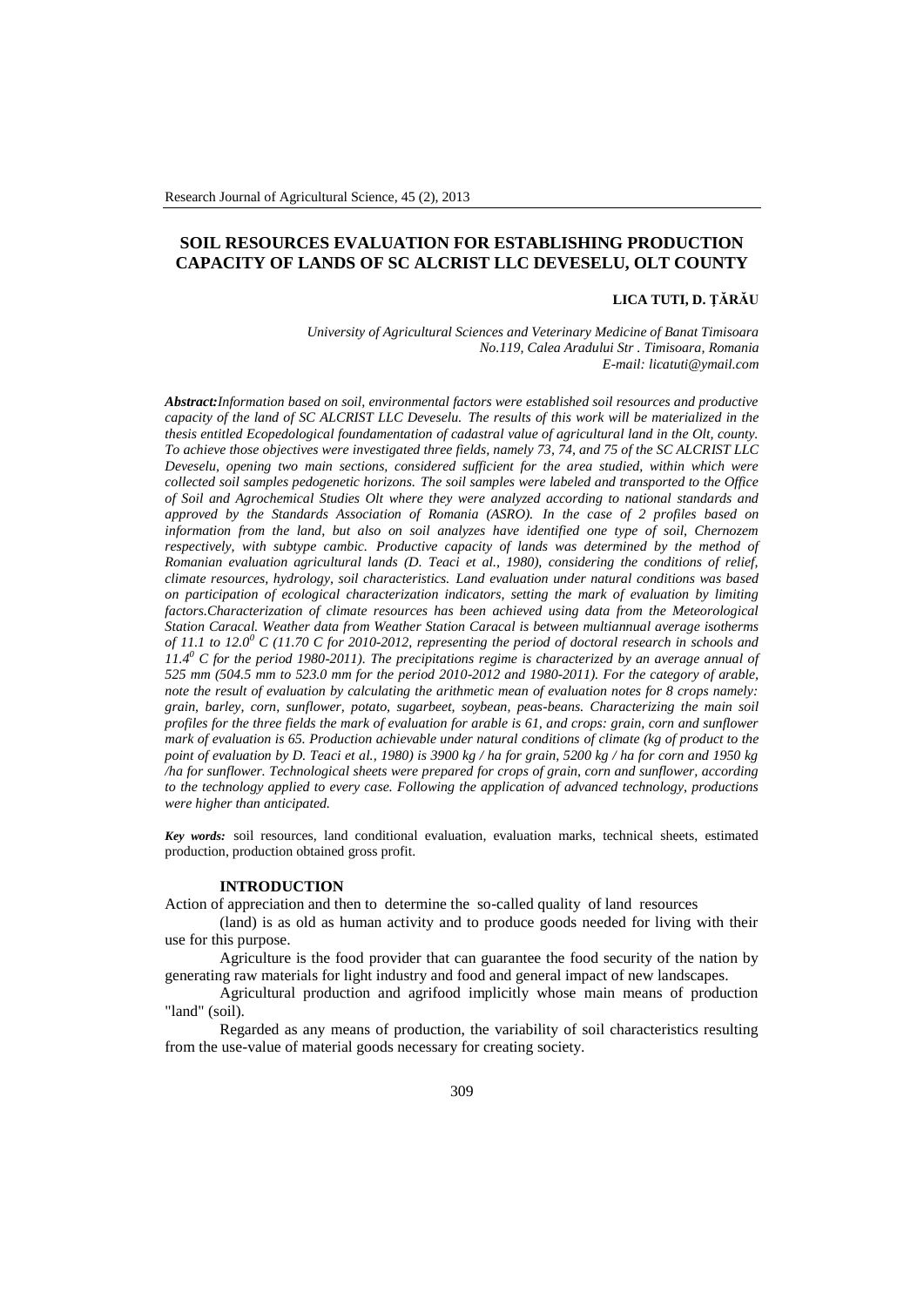Economic value of agricultural land is determined by quantitative evaluation is accurate natural characteristics of each portion of the land acquired from all points of view homogeneous (TEO), with a certain production capacity, bringing a net income if is used in a more or less corresponding.

## **MATERIALS AND METHODS**

The paper discussed some the arable land characterize the SC ALCRIST LLC Deveselu, Olt county, or T73 (21 ha), T74 (48 ha) and T75 (43 ha), in order to develop ecopedological land value for agricultural land in the county of Olt.

Research has had the following objectives: establishing soil resources, quality classes in marks of evaluation, technological preparation of production sheets obtained production costs, revenue and gross profit.

Soil samples were taken were analyzed in the Office of Olt Pedological and Agrochemical Studies, with full support specialists in this office.

Administrative territory of the society is located in the southern central Olt county approx. 10 km south of the city of Caracal.

Of physico-geographical agriculture Society becomes is located in the central southern Caracal Plain.

In terms of great Caracal Plain lithologic uniformity: sedimentary layer medium consists of loess loess deposits predominating, as these deposits are layers of sand mixed medium and coarse dusty loess to base.

In terms River, the studied area (although it is relatively far from the Olt River) Olt basin belongs right in territory not permanent rivers, valleys only temporary streams (creek Pîrliţi, valea lui Gheorghiţă, valea lui Pătru Voinea).

To characterize climatic resources were used from the meteorological station data Caracal.

Weather data from Meteorological Station Caracal is between average annual isotherms of 11.1 to  $12.0^{\circ}$  C (11.7<sup>°</sup> C for 2010-2012, representing the period of doctoral research in schools and  $11.4^{\circ}$  C for the period 1980-2011).

The precipitations regime is characterized by an average annual of 525 mm (504.5 mm to 523.0 mm for the period 2010-2012 and 1980-2011).

The groundwater is at a depth of over 10 m.

Loees parent material consists of loess and carbonate and subjacent rock is the eubazice silicate carbonate rocks.

Simplified granulometric of materials parental classes according to the indicator 22 of MEST/87 are:

- middling material is encountered No.6 profile;
- middling-fine material is encountered No.10 profile.

## **RESULTS AND DISCUSSION**

On land SC ALCRIST LLC Deveselu opened two soil profiles (profile No. 6 for T73 and 74 and profile no. 10 for T75) soil samples were collected pedogenetic horizons.

Following the research in the field and laboratory have identified a single soil type, subtype or cambic chernozem, characteristic of both soil profiles.

Profile no.6, undifferentiated loam soil texture on the profile (photo 1).

Profile no. 10, loam soil texture in the upper horizon and clayish in the control split.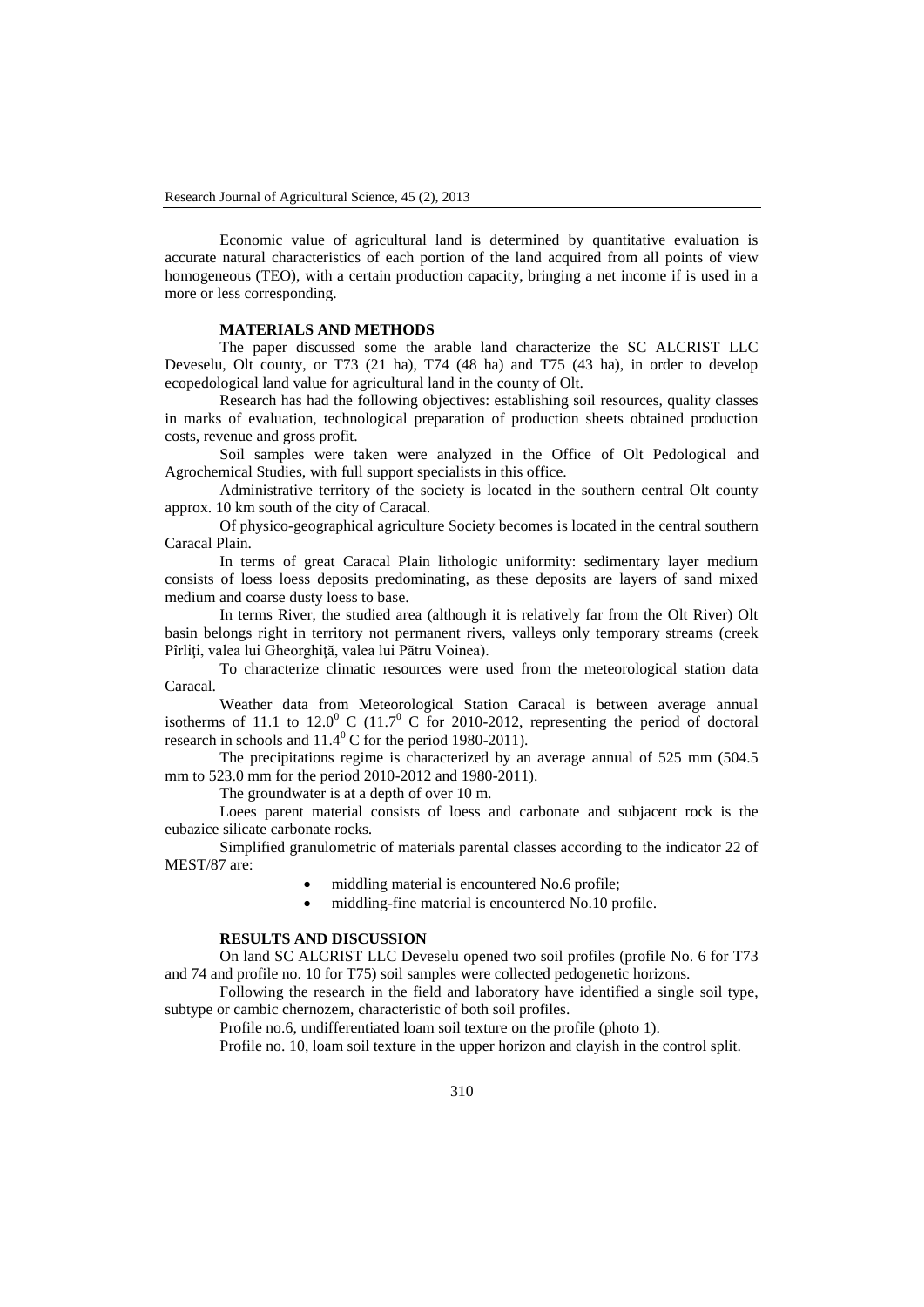Research Journal of Agricultural Science, 45 (2), 2013



Photo 1 Cambic chernozem at Deveselu, Olt County (original)

Establishing productive capacity of land for one species cultivated or spontaneous with mathematical functions can be used in the rational use of soils.

Method of evaluation of land provides evidence about the quality of land as a means of production in relation to each type of land use for each type of culture in part.

Evaluation marks (Table 2) resulting from participation of evaluation indicators (Table 1): mean annual temperature - corrected values (11.5-extremely high), average annual rainfall - values corrected (0525-submijlocii), textured AP (41 sandy-clay-loam and loam 42), slope (01-horizontal) groundwater depth (15.0-very high), total porosity (+05- -05-netasat and poorly compacted) soil reaction (5,2-moderately acid), base saturation degree (65-mesobasic), volume edaphic (175-excessive) supply of humus (140-medium).

 *Table 1* Table legend of indicators values Tarla Type/ subtype 3C 4C 14 15 16 17 23A 23B 29 33 34 38 39 40 44 50 61 63 69 133 144 181 271 73,74 CZcb | 11,5 525 0 | 0 | 00 00 41 | 41 | 02| 01| 0 | 00 | 15 0 | -5 | 0,0 0 | 5,2 65 | 175 | 140 | 1 | 00 75 | CZcb | 11,5 525 0 | 0 | 00 | 00 | 42 | 51 | 02 | 01 | 0 | 00 | 15 | 0 | 5 | 0,0 | 0 | 5,2 | 65 | 175 | 140 | 1 | 00

*Table 2*

Tarla Type/Subtype PS FN LP VN GR OR PB FS CT SF SO MF AR 73,74, 75 CZ cb 64 50 68 80 65 65 65 65 46 58 58 65 61

Evaluation marks

Comparing ecological conditions (climate and soil) investigated the land with ecological requirements of crops of interest, results of evaluation class eco quantitative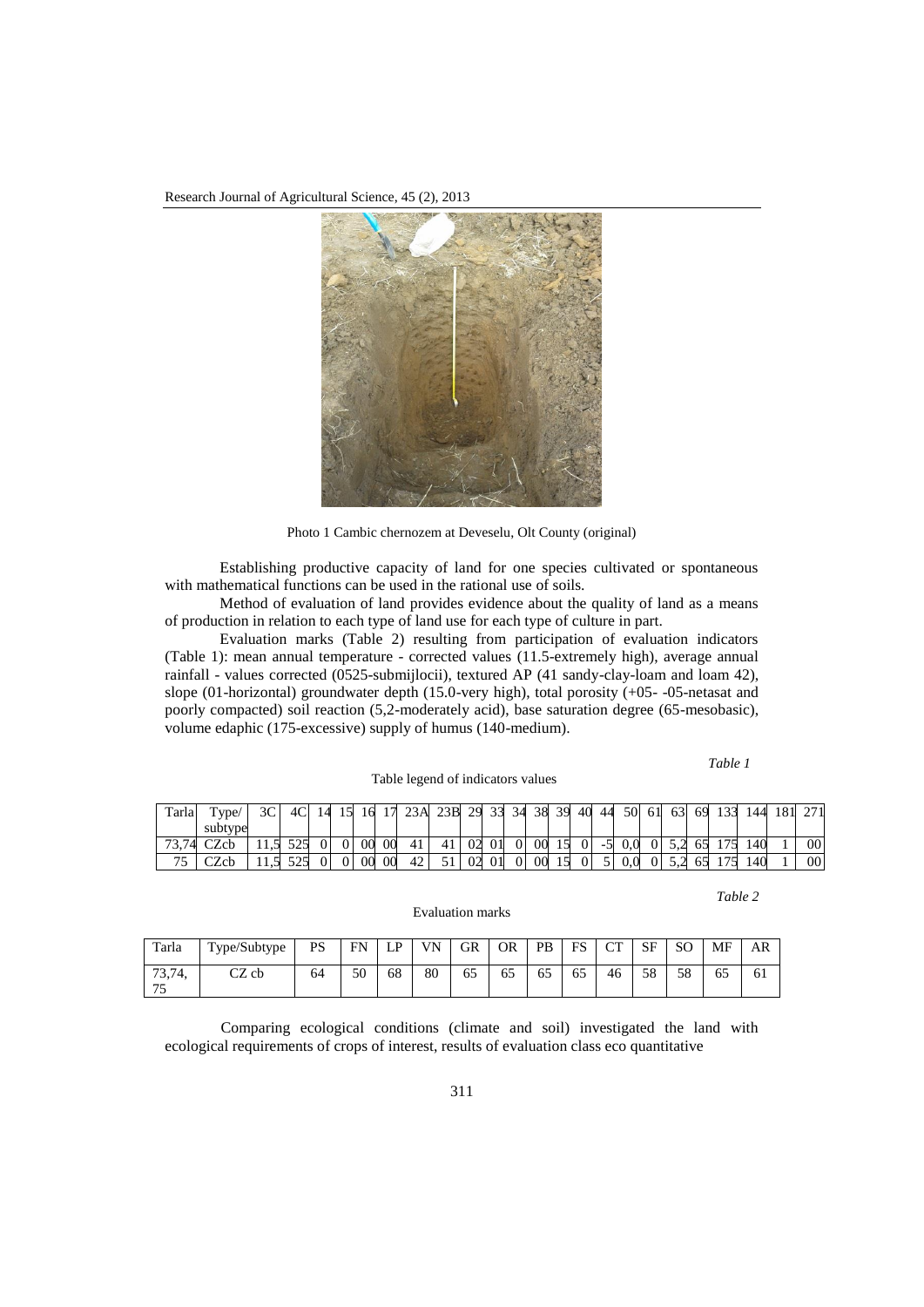expression it is possible to obtain production per hectare under normal climate and technology to the optimal extent (Table 3).

*Table 3* 

| No. tarla        | Culture   | Class | <b>Marks</b> | $Kg /$ point | Productive potential Kg |
|------------------|-----------|-------|--------------|--------------|-------------------------|
|                  |           |       |              |              | ha                      |
| 73, 74, 75       | Grain     |       | OΞ           | 60           | 3.900                   |
| . 74. 75<br>73.  | Corn      |       | 62           | 80           | 5.200                   |
| 75<br>73.<br>74. | Sunflower |       | ნა           | 30           | .950                    |

Production per hectare possible to obtain under normal climate (Kg of product at point of evaluation after Teaci D. and collab., 1980)

For agricultural crops land class group favorability was grouping evaluation marks from 10 to 10 points, resulting in a total of 10 classes of evaluation, denoted by roman numbers IX (first digit of best class) and grade IV to note 65 for wheat, corn, sunflower (map 1).

Technological sheets were prepared cultures of grain, corn and sunflower as applied technology for each case.

Of productions achieved information, applied technology, costs were obtained from Mr. Vincent Cremeneanu engineer, manager SC ALCRIST LLC Deveselu.

From an economic perspective, the farm was pursued gross profit (of exploitation profit) achieved by capitalizing production.

According to sheets obtained production technology (Fig. 1) were higher than those estimated: 5500 Kg compared to 3900 Kg of grain (T 73 and 74), 5300 Kg compared to 3900 Kg of grain (T 75) for 2010, 7000 kg compared to 5200 kg corn (T 73 and 74), 6000 kg compared to 5200 kg in 2011, while sunflower yields obtained were lower than those estimated: 1900 kg compared to 1950 kg (T 73 and 74) , 1700 Kg compared to 1950 Kg for 2012.



Fig. 1 Comparison between estimated production and obtained the SC ALCRIST LLC 2010-2012 Deveselu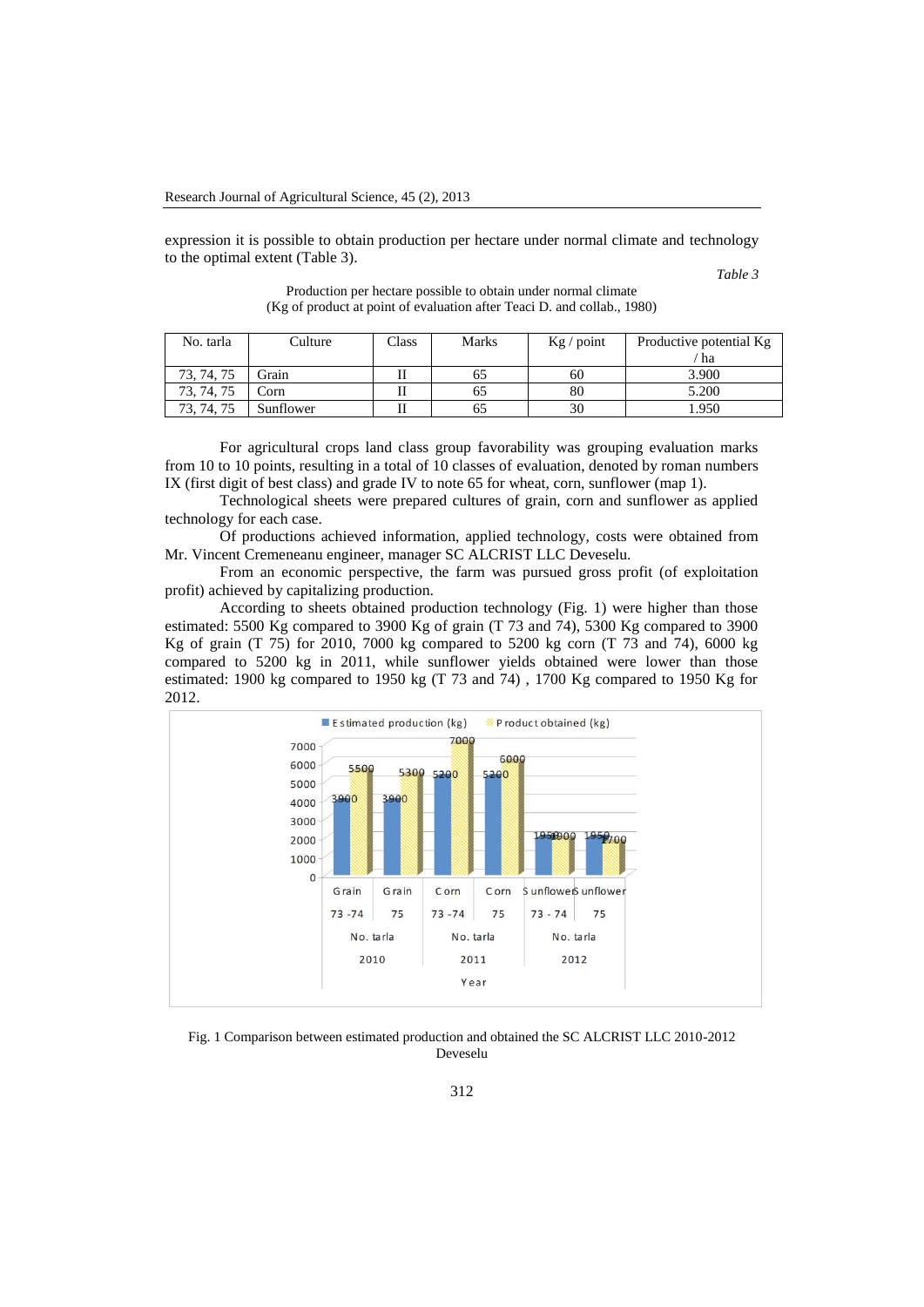



Map 1. Class of favorability for grain, corn and sunflower